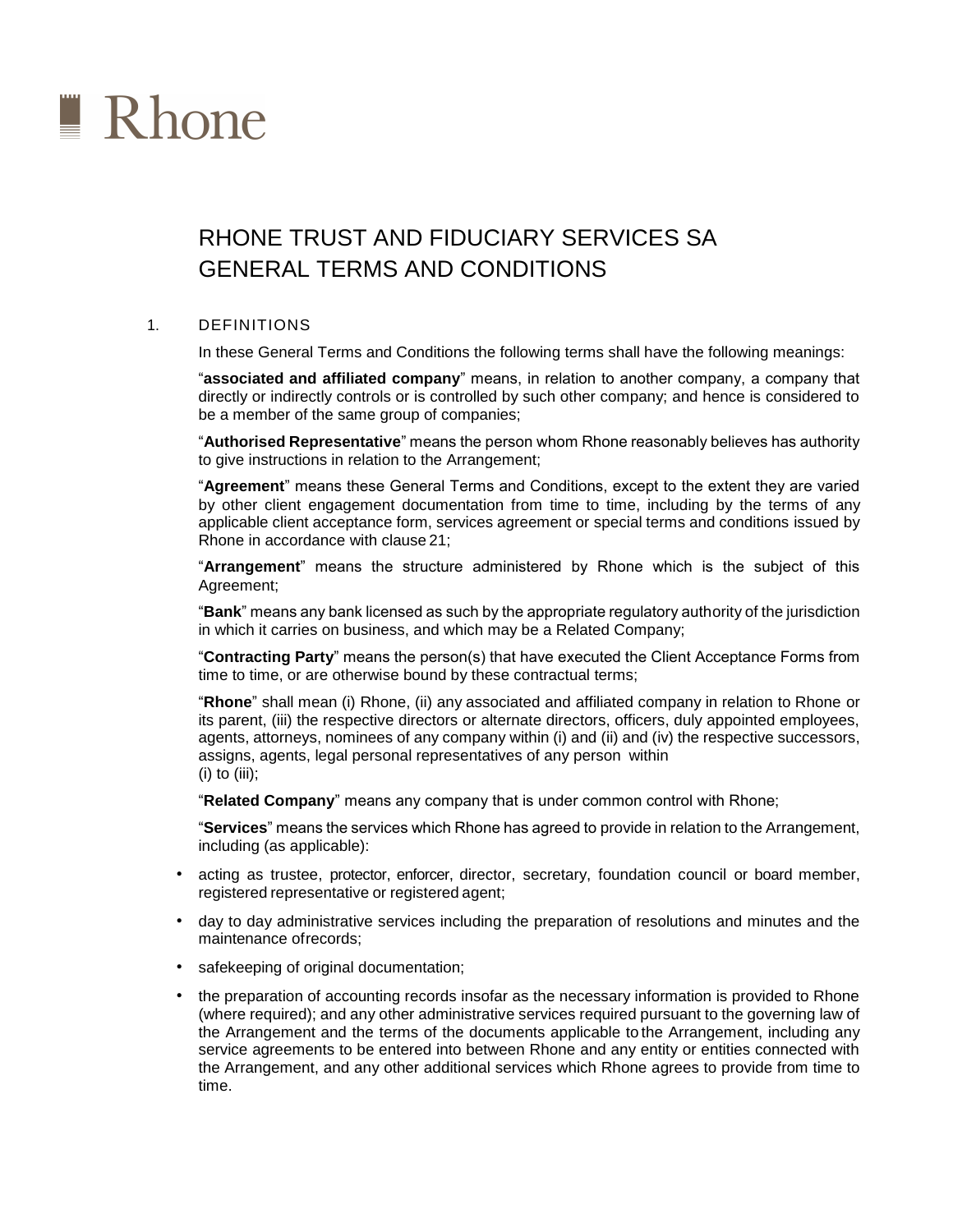## 2. INTERPRETATION

- 2.1. Clause headings and the table of contents are inserted for convenience of reference only and shall be ignored in the interpretation of this Agreement.
- 2.2. In this Agreement, unless the context otherwise requires:
- 2.2.1. references to clauses are to be construed as references to clauses of these General Terms and Conditions;
- 2.2.2. references to any document or part thereof are to be construed as references to such document or part thereof as lawfully and properly amended or supplemented from time to time;
- 2.2.3. words importing the plural shall include the singular and vice versa;
- 2.2.4. words importing the masculine gender shall include the feminine and neuter genders as the case may be;
- 2.2.5. references to any person shall be construed as references to an individual, firm, corporation, unincorporated body of persons or any State or any agency thereof;
- 2.2.6. references to any enactment shall include re-enactments, amendments and extensions thereof; and
- 2.2.7. references to the word "including" shall be construed as "including without limitation".
- 3. BASIS OF AGREEMENT
- 3.1. These General Terms and Conditions apply in all cases where Rhone provides the Services, and supersede any earlier terms and conditions issued by Rhone.
- 3.2. Notwithstanding clause 3.1, if there is a conflict between these General Terms and Conditions and the provisions of:
- 3.2.1. any constitutional documents or fiduciary service agreements to which Rhone is a party relating to any company, trust, foundation or other vehicle forming part of the Arrangement (a "Governing Document"), then the provisions of the Governing Document shall prevail; and
- 3.2.2. any special terms and conditions issued by Rhone in accordance with clause 21, then the provisions of the special terms and conditions shall prevail.
- 4. CLIENT IDENTIFICATION, VERIFICATION OF SIGNATURE(S) AND THIRD PARTIES
- 4.1. Particular means of identifying the Contracting Party may be agreed between Rhone and the Contracting Party. The Contracting Party will fully and accurately complete all verification and client identification procedures and forms required by Rhone in relation to the provision of the Services. The Contracting Party authorises Rhone to perform and obtain all such confirmations and verifications as it may at its absolute discretion deem necessary or fit.
- 4.2. Rhone shall not be liable for any damage or loss whatsoever caused as a result of mistaken or inaccurate authentication of the Contracting Party's identity, the fraudulent use of signatures or from a failure to detect forgery, except in the case of gross negligence on the part of Rhone.
- 4.3. The Contracting Party shall take all steps necessary to ensure that no unauthorised person has access to the Contracting Party's documentation, nor to the means of access provided by Rhone. The Contracting Party's agents or representatives shall be bound by the same duties and obligations as set out in this clause.
- 4.4. The Contracting Party alone shall bear the risk of any abuse, loss or damage that the Contracting Party may suffer as a result of transactions carried out or information obtained by any Authorised Representative except in the case of gross negligence on the part of Rhone.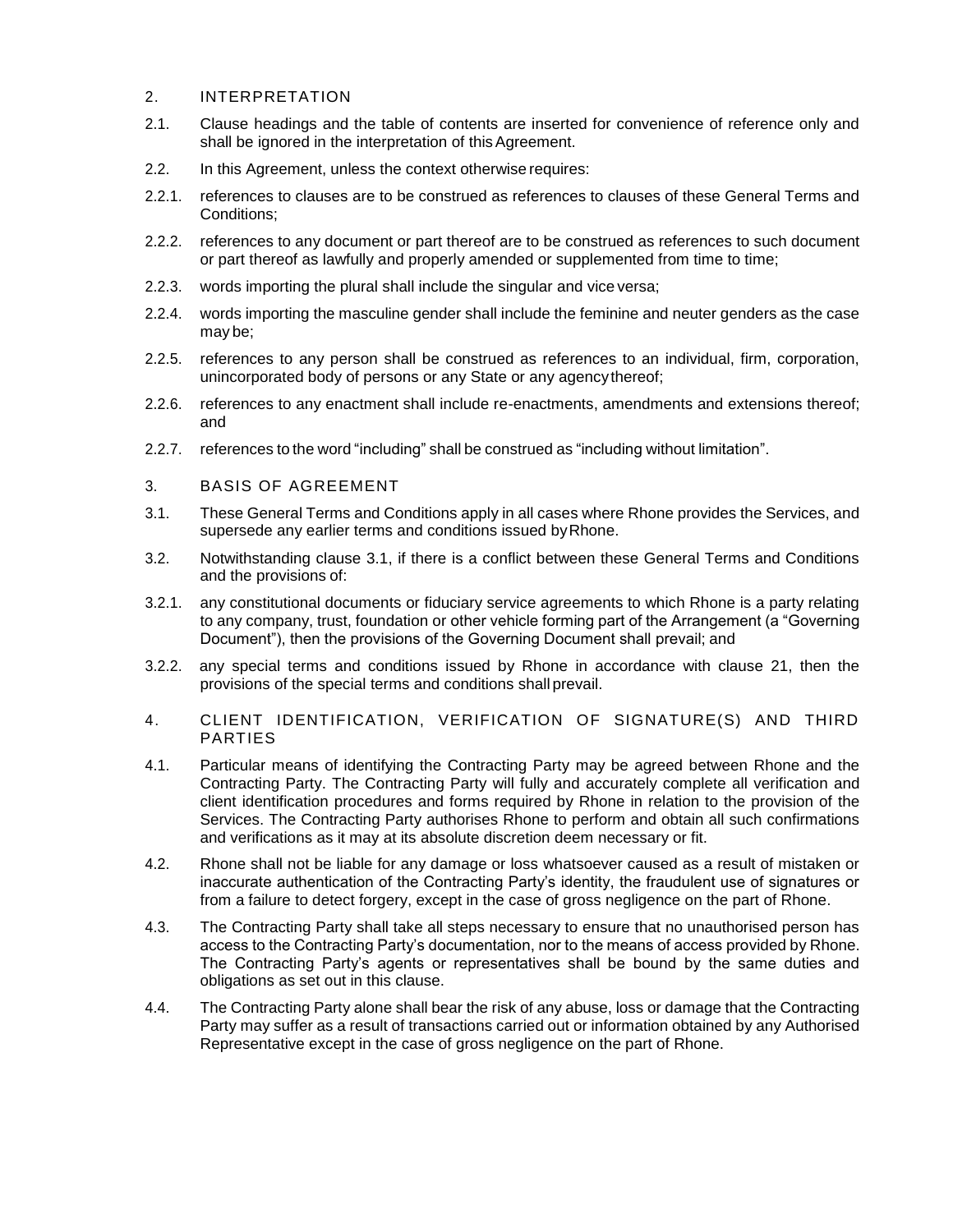4.5. Any powers granted to third parties affiliated with the Contracting Party including, in particular, powers relating to the right of disposal of assets or access to information may only be granted on the forms prescribed by Rhone, which may at its sole discretion waive or dispense with this requirement.

## 5. PROVISION OF INFORMATION

- 5.1. The Contracting Party shall supply to Rhone all such information, documents and instructions in a timely and efficient manner as are reasonably required by Rhone to fulfill its obligations under the Agreement (including for the avoidance of doubt its obligations relating to the provision of the Services).
- 5.2. Rhone shall not be liable for any loss incurred by the Contracting Party as a result of any failure by him to provide proper authorisations, instructions, approvals, information and documents reasonably required by Rhone under clause 5.1.
- 5.3. The Contracting Party will provide to Rhone all relevant and applicable information in connection with any reporting or filing requirements relating to the Arrangement and the Contracting Party agrees to fully indemnify and hold Rhone harmless at all times from and against any and all actions, claims, taxes, penalties and expenses whatsoever and wheresoever raised, assessed or claimed by a taxing or other authority to the extent caused by the Contracting Party's failure to provide Rhone with such applicable information or by the provision of incorrect or inaccurate information.

# 6. CLAIMS BY THE CONTRACTING PARTY

All claims by the Contracting Party relating to any act or omission attributable to Rhone must be submitted to Rhone by the Contracting Party within 90 days of him becoming aware of the said act or omission. If the Contracting Party fails to notify Rhone of such claim within the prescribed timeframe, then he shall be deemed to have approved the act or omission in question. Further, if the Contracting Party has not delivered a written notice to Rhone objecting to the said act or omission within the prescribed timeframe, he shall not be entitled to bring any action, claim or proceedings against Rhone in respect thereof, except in the case of gross negligence.

## 7. COMMUNICATIONS TO AND FROM RHONE

- 7.1. The Contracting Party authorises Rhone to act upon any requests, instructions or directions given in writing ("Written Instructions") by the Contracting Party, the Authorised Representative or any other person holding an office in relation to the Arrangement (together, the "Authorised Individuals") without being obliged to verify the authenticity of the Written Instruction.
- 7.2. Rhone shall be entitled to treat as valid the authority of an Authorised Individual unless and until it receives written notice of the revocation of that Authorised Individual's authority. The revocation of an Authorised Individual's authority must be in writing.
- 7.3. If the Contracting Party has authorised Rhone to act upon oral instructions, the Contracting Party authorises Rhone to immediately execute all the oral instructions issued by the Contracting Party or his Authorised Representative whether or not such instructions are confirmed in writing. Where there is any doubt regarding the identity or authority of the person giving an oral instruction, Rhone has the right not to execute that oral instruction.
- 7.4. The Contracting Party agrees to indemnify and hold harmless Rhone from all consequences and responsibility as a result of Rhone acting on an oral instruction or Rhone's refusal to act on an oral instruction. The Contracting Party accepts all risks that might occur as a result of the execution by Rhone of written or oral instructions, especially those related to error regarding the identity or authority of the person giving the instructions, errors in transmission or understanding and relieves Rhone from all responsibility in this regard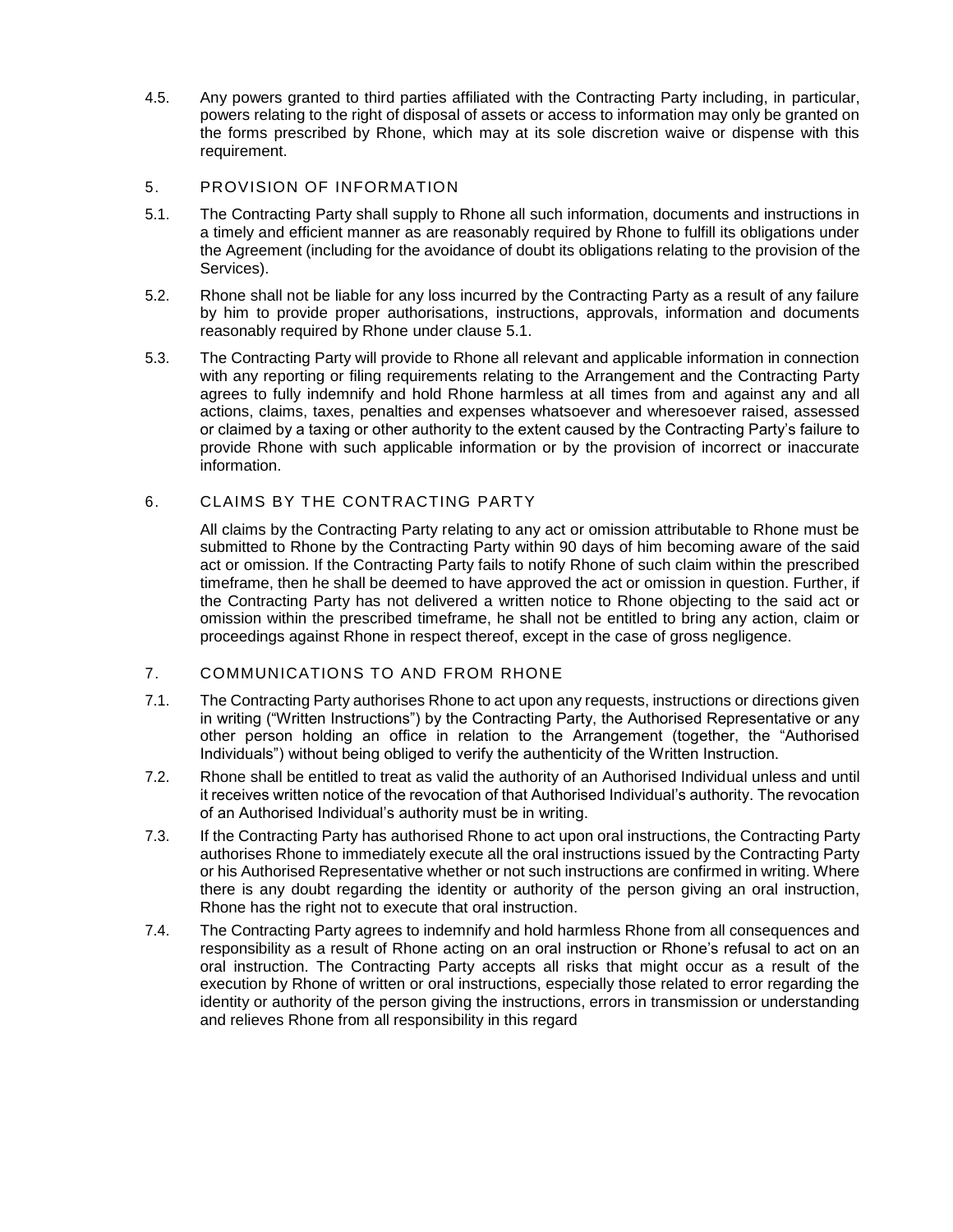- 7.5. Where Rhone receives (i) instructions or directions from any one Authorised Individual and subsequent conflicting instructions or directions from another Authorised Individual or (ii) simultaneous conflicting instructions or directions from two or more Authorised Individuals, Rhone shall be free to refuse to act upon any such instructions or directions until Rhone receives unequivocal instructions or directions signed by all of the Authorised Individuals with the requisite authority.
- 7.6. The Contracting Party confirms his awareness of the inherent risks (notably with regard to loss, interception, delay, integrity, unlawful access or confidentiality) relating to the use of postal services, telephone, fax, e-mail or any other means of transmission, which risks shall be assumed solely by the Contracting Party. In particular, the Contracting Party recognizes that the Internet and Extranet networks, as well as leased and dial-up telephone lines, use public and private telecommunications infrastructures which fall outside of Rhone's control and which offer no particular security protections. Rhone shall not be liable for any loss or damage relating in particular to a power outage, disconnection, system failure or the overloading of networks or systems or otherwise resulting from the use of any means of transmission or transport companies (in particular postal, courier, telephone or internet services), except in the case of gross negligence on the part of Rhone.
- 7.7. The Contracting Party shall be deemed to have received all correspondence sent by Rhone to the most recent address provided by him. Further, correspondence from Rhone is deemed to have been sent on the date on Rhone's file copy of the correspondence. If correspondence from Rhone to the Contracting Party is retained by Rhone for the account of the Contracting Party (hold mail), communications from Rhone are deemed to have been made and received by the Contracting Party on the date on such communications.
- 7.8. Rhone shall not be bound by the terms of any communication transmitted electronically by the Contracting Party or any Authorised Individual unless the Contracting Party has signed the appropriate documents regarding electronic transmission of information prior to such communication. Rhone may however, in its sole discretion, determine to act on the basis of the said communications.
- 7.9. The Contracting Party acknowledges, consents and agrees that, as a rule and unless prior notice is given to the contrary, all communications with Rhone may be recorded and retained by Rhone regardless of their form (verbal, written, electronic, etc.) and the means of transmission used (telephone, fax, letter, email, etc.).

## 8. DORMANT ASSETS

- 8.1. The Contracting Party shall take all necessary measures to ensure that regular contact with Rhone is maintained and shall provide Rhone with up-to-date contact details when appropriate, including giving Rhone immediate written notice of any relevant change of address.
- 8.2. In the absence of contact between Rhone and the Contracting Party and Rhone and the Authorised Representative over an extended period of more than six years, and should Rhone be unable to re-establish contact, Rhone shall be entitled to consider the assets held as part of the Arrangement as dormant assets. In such cases, Rhone shall be entitled, either directly or through agents, to undertake searches in the last known jurisdiction of residence of the Contracting Party or in any jurisdiction where Rhone reasonably considers the Contracting Party to be locatable (or both), with no guarantee whatsoever as to the results of such searches, to locate the Contracting Party or the Authorised Representative or beneficial owner(s) of the dormant assets, at the expense and risk of the Arrangement and, if need be, by departing from these contractual provisions in the presumed interests of the Contracting Party and the beneficiaries of the Arrangement (as applicable). The expenses resulting from such searches shall be borne by the Arrangement and Rhone is authorised to debit such expenses from any of the assets over which Rhone holds a power of disposal, custody or of representation.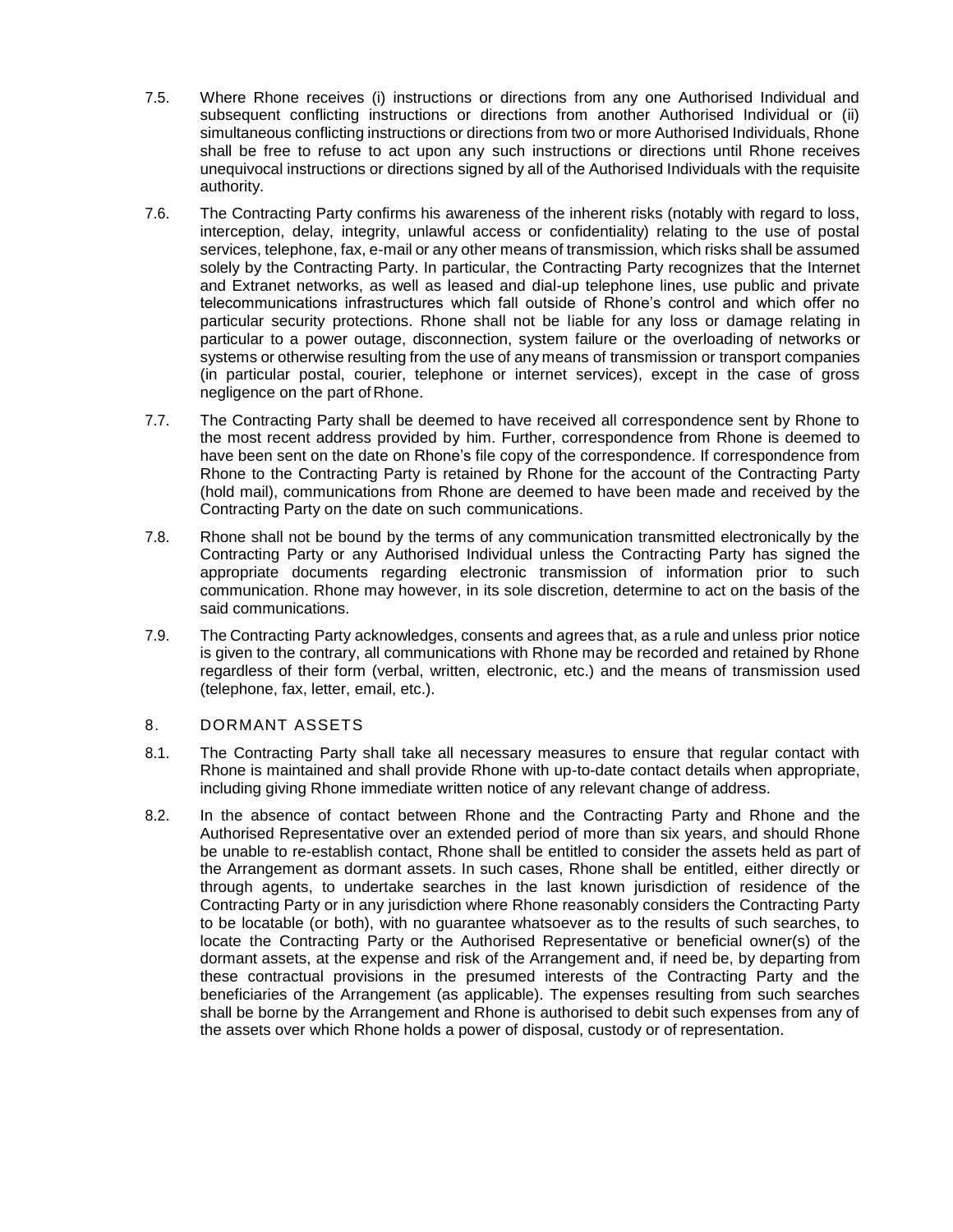## 9. NON - EXECUTION / REFUSAL TO EXECUTE AN ORDER

Rhone is entitled to refuse to process instructions, in particular when they:

- 9.1. may expose Rhone to risks that it deems, in its discretion, excessive;
- 9.2. contain indications of a possible crime, offence or any other practice contrary to Swiss or any foreign law; or
- 9.3. are not sufficiently clear in the opinion of Rhone
- 10. CO-TRUSTEESHIPS, DIRECTORSHIPS AND MEMBERSHIPS
- 10.1. The prior written consent of Rhone must be obtained for the proposed appointment of the following in relation to the Arrangement:
- 10.1.1. a co-trustee of a trust;
- 10.1.2. a co-director of a company; or
- 10.1.3. a co-member of a foundation council.
- 10.2. Where Rhone serves as a co-trustee of a trust jointly with any person or persons then:
- 10.2.1. Rhone will at its discretion have sole custody and control of all funds, securities, title deeds and other documents forming part of or relating to the assets of the trust subject to reasonable facilities for inspection being given to the otherco-trustees;
- 10.2.2. in the case of registered securities the name of Rhone will be placed first in the register and Rhone shall be entitled (but not bound) to exercise by itself or through its nominee all voting and other rights at its sole discretion;and
- 10.2.3. Rhone will be entitled to operate any bank account connected with trust assets in its sole name and or to place any trust monies into any account maintained by Rhone with any Bank.
- 11. REMUNERATION, EXPENSES AND TAXES
- 11.1. Rhone shall be entitled to remuneration for the provision of the Services in accordance with Rhone's standard fee schedule from time to time in force, or such other fee agreement as may be agreed in writing between the parties (and as may be amended from time to time in accordance with the provisions thereof) (the "Service Fees").
- 11.2. The Service Fees and all other applicable fees, commissions, taxes or expenses relating to the Arrangement (the "Expense") are to be borne by the Contracting Party or the Arrangement, as determined by Rhone in its sole discretion. Rhone is authorised, without any further reference to the Contracting Party, to debit an account held subject to the Arrangement with the amount of any Service Fees or Expenses (or both) as and when they become due.

The Contracting Party or the Arrangement (as determined by Rhone in its sole discretion) shall be liable for the payment of the Service Fees and Expenses even if the amount thereof is not determined and/or payment is not requested until after the provision of Services has come to an end.

- 11.3. If any Service Fees or Expenses payable shall not be duly and punctually paid Rhone shall not be under any further obligation to provide the Services.
- 11.4. The Contracting Party acknowledges and agrees that Rhone may freely agree with third parties (who act on behalf of Rhone) for the payment of retrocessions, commissions and/or fees of any nature due to or due from Rhone. In such circumstances, Rhone shall notify the Contracting Party of the existence and method of calculation of any retrocession, commission and/or fees in favour of the third party or Rhone that may have been agreed with Rhone. The Contracting Party agrees that retrocessions, commissions and/or fees of anynature which Rhone would otherwise be obliged to reimburse to the Contracting Party pursuant to article 400 paragraph 1 of the Swiss Code of Obligations or other similar provisions may be kept by Rhone as part of its compensation, in addition to the fees directly paid by the Contracting Party for the Services.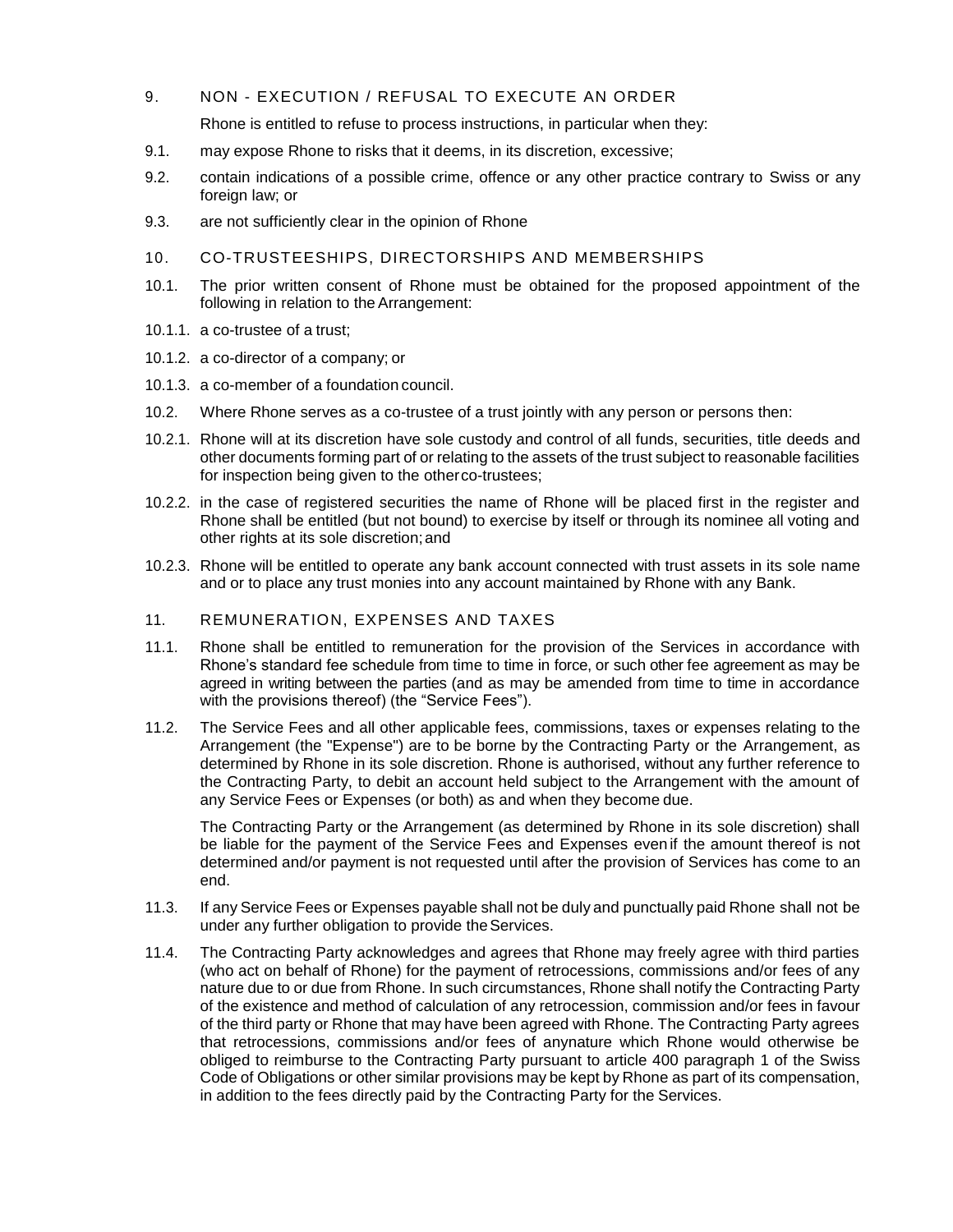The Contracting Party may at any time request information regarding the amounts of the retrocessions, commissions or other fees received by Rhone in relation to the Contracting Party's assets or any assets held as part of the Arrangement. The potential receipt by Rhone of retrocessions, commissions and/or fees could lead to a conflict of interest. Rhone has, however, implemented measures to ensure that the interests of the Contracting Party and the beneficiaries of the Arrangement (as applicable) are at all times appropriately protected and are not adversely affected by the receipt and retention of retrocessions, commissions and/ or fees by Rhone. The Contracting Party further authorizes Rhone to share part of its retrocessions, commissions, fees and/or other benefits with other group companies or third parties (such as business introducers).

## 12. CONFLICTS OF INTEREST

- 12.1. Rhone is entitled to conduct any transaction on behalf of the Contracting Party or the Arrangement, as well as to enter into any type of relationship for the provision of any other type of services, even though Rhone has, directly or indirectly, a financial interest in the said transaction. Rhone may, amongst otherthings:
- 12.2. invest assets held as part of the Arrangement in a collective investment scheme even though it is operated, managed, administered or advised by, or under the trusteeship of Rhone or a Related Company; and
- 12.3. enter into any contract or transaction involving the assets held as part of the Arrangement (including the buying and selling of securities or other property) with Rhone or a Related Company whether that company is acting as principal, agent or trustee.
- 12.4. Rhone may employ any person (including a Bank or a Related Company) (the "Appointee"):
- 12.5. to transact all banking and similar business in connection with the Arrangement upon such terms as Rhone shall determine or on the same terms as are usual between the Appointee and its customers; and
- 12.6. to act as investment manager or adviser on behalf of the Arrangement or to administer the assets held by the Arrangement upon such terms as Rhone shall determine or on the same terms as are usual between the Appointee and its customers.

## 13. OUTSOURCING

Subject to any applicable law, Rhone may at any time, for any period, in any manner and upon any terms whatsoever outsource or delegate all or some of its functions, powers and duties to any person or persons (which may include any Related Company) wheresoever located in relation to or in order to facilitate the provision of the Services.

# 14. TERMINATION OF BUSINESS RELATIONSHIPS

- 14.1. Rhone reserves the right to terminate its business relationship with the Contracting Party at any time, with immediate effect, and without being required to provide a reason therefore, in which case all existing, deferred or contingent claims owed to Rhone (including any outstanding Service Fees and Expenses) shall become immediately due for payment by the Contracting Party or the Arrangement, as determined by Rhone in its sole discretion. At the end of the business relationship, and unless otherwise instructed by the Contracting Party within a period specified by Rhone in advance, Rhone may decide to realise the assets held subject to the Arrangement and hold the proceeds thereof in any manner that it deems appropriate, including in the form of cash or acheque.
- 14.2. On termination of the business relationship, Rhone will be entitled to a lien, a general right of pledge and a right of set-off over all assets held by Rhone on behalf of the Contracting Party at Rhone or elsewhere in Switzerland or abroad and all assets subject to the Arrangement, as security for any and all existing, deferred, contingent or future claim (regardless of its due date or currency), including any fees, costs or expenses due to Rhone. If the Contracting Party fails to pay any amount claimed upon demand of Rhone, Rhone shall be entitled to realise or set-off the asset covered by the security interests herein created as it wishes and in the order it deems fit, without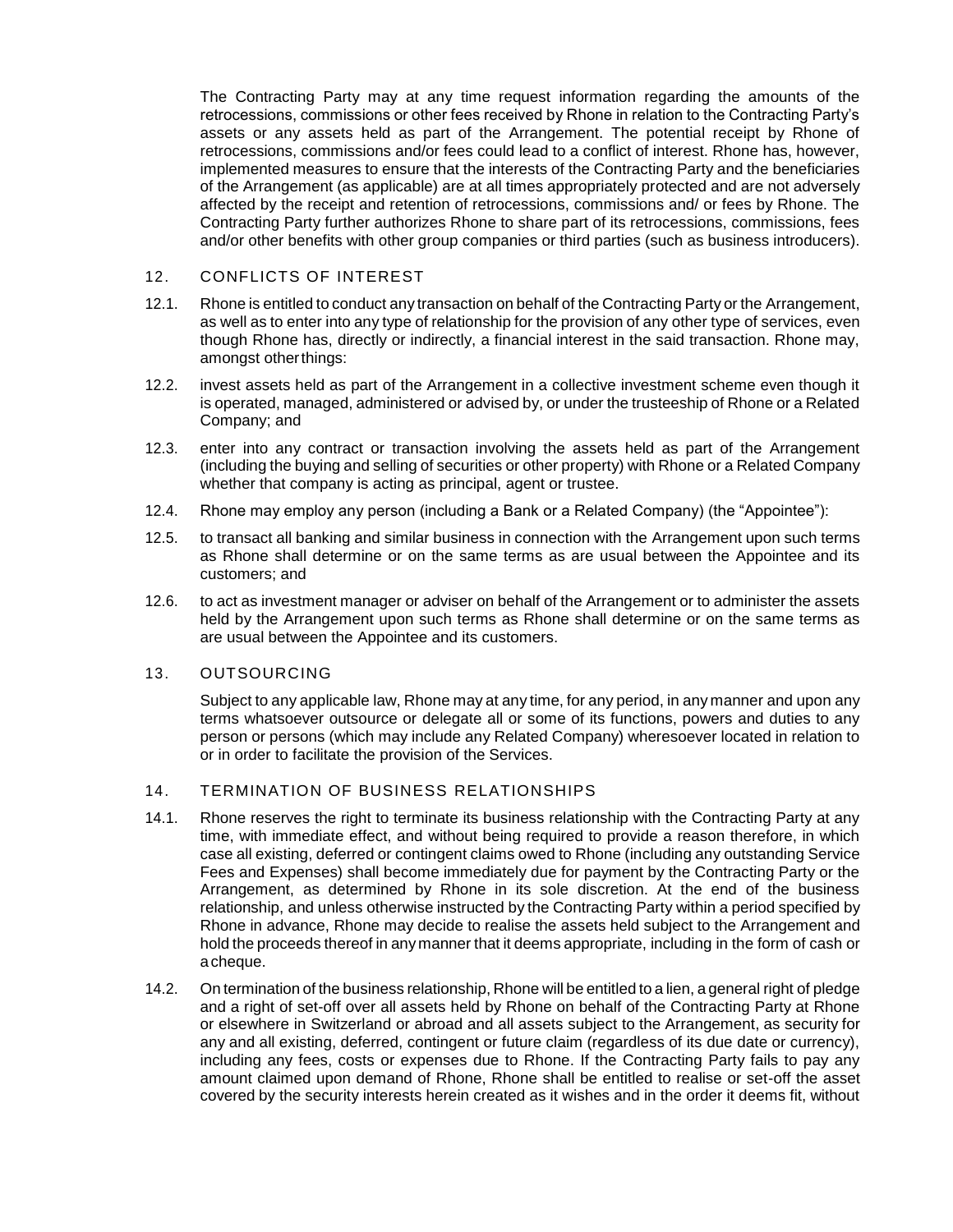having to give prior notice, by way of private contract and with no obligation to abide by any procedure set forth by the Swiss Federal Law on Debt Enforcement and Bankruptcy, up to the amount of its claim in principal, interest, fees and all other incidental expenses, including potential non-contractual claims and any claim arising out of unjust enrichment. Rhone shall be entitled to act as the counterparty and to purchase the Contracting Party's assets, whether on the stock exchange or by private contract, on the same terms as would apply to any other purchaser. In cases where several debts exist, Rhone has discretion to determine which debt is to be repaid first.

- 14.3. Subject to any relevant provision of applicable law, Rhone reserves the right to retain original records relating to the Arrangement for a reasonable period and not to provide original or copy correspondence except at the absolute discretion of Rhone.
- 14.4. The indemnity provisions of the Agreement shall survive its termination.

#### 15. TREATMENT OF WEEKENDS AS A PUBLIC HOLIDAY

In all dealings with Rhone, Saturday and Sunday are considered to be public holidays, in addition to all official public bank holidays deriving from Swiss federal or cantonal legal provisions.

- 16. THE CONTRACTING PARTY'S PERSONAL SITUATION; NO TAX AND LEGAL ADVICE
- 16.1. Rhone recommends that the Contracting Party takes independent legal, tax or other professional advice in relation to the establishment of the Arrangement and its activities, as well as on the jurisdiction of any underlying or affiliated companies which may be used to hold assets.

It is the Contracting Party's responsibility to take such professional advice in relation to the establishment of the Arrangement and all subsequent changes in legislation and/or practice in the jurisdiction of residence or domicile of the ContractingParty.

- 16.2. Rhone does not provide any legal or tax advice although may assist with drafting of any legal or statutory or other documentation in connection with an Arrangement. Legal or tax advice does not form part of the Services and, as such, Rhone shall not bear any responsibility or liability in this respect. The Contracting Party acknowledges that it will not rely on any statement made by Rhone as constituting legal or tax advice.
- 16.3. Rhone shall have no responsibility for any adverse tax or legal consequences in any part of the world which might directly or indirectly affect the Contracting Party or any beneficiary of the Arrangement. In particular, the Contracting Party understands and accepts that taxes, notably inheritance taxes, may be due on assets or on the revenues thereon by reason of their link with certain jurisdictions (such as the United States) irrespective of the domicile of the transferor, legal owner or beneficial owner. The Contracting Party's indemnification duty under the Agreement applies to any tax which may be due and/or paid by Rhone in this context.

## 17. NO INVESTMENT ADVICE, MANAGEMENT OR MONITORING

Rhone does not provide any investment advisory or management services, nor does it monitor (except in accordance with Rhone's fiduciary obligations) the investment advisory or management services (if any) provided by a third party (whether affiliated to Rhone or not).

These services are not part of the Services and, as such, Rhone shall not bear any responsibility or liability in this respect.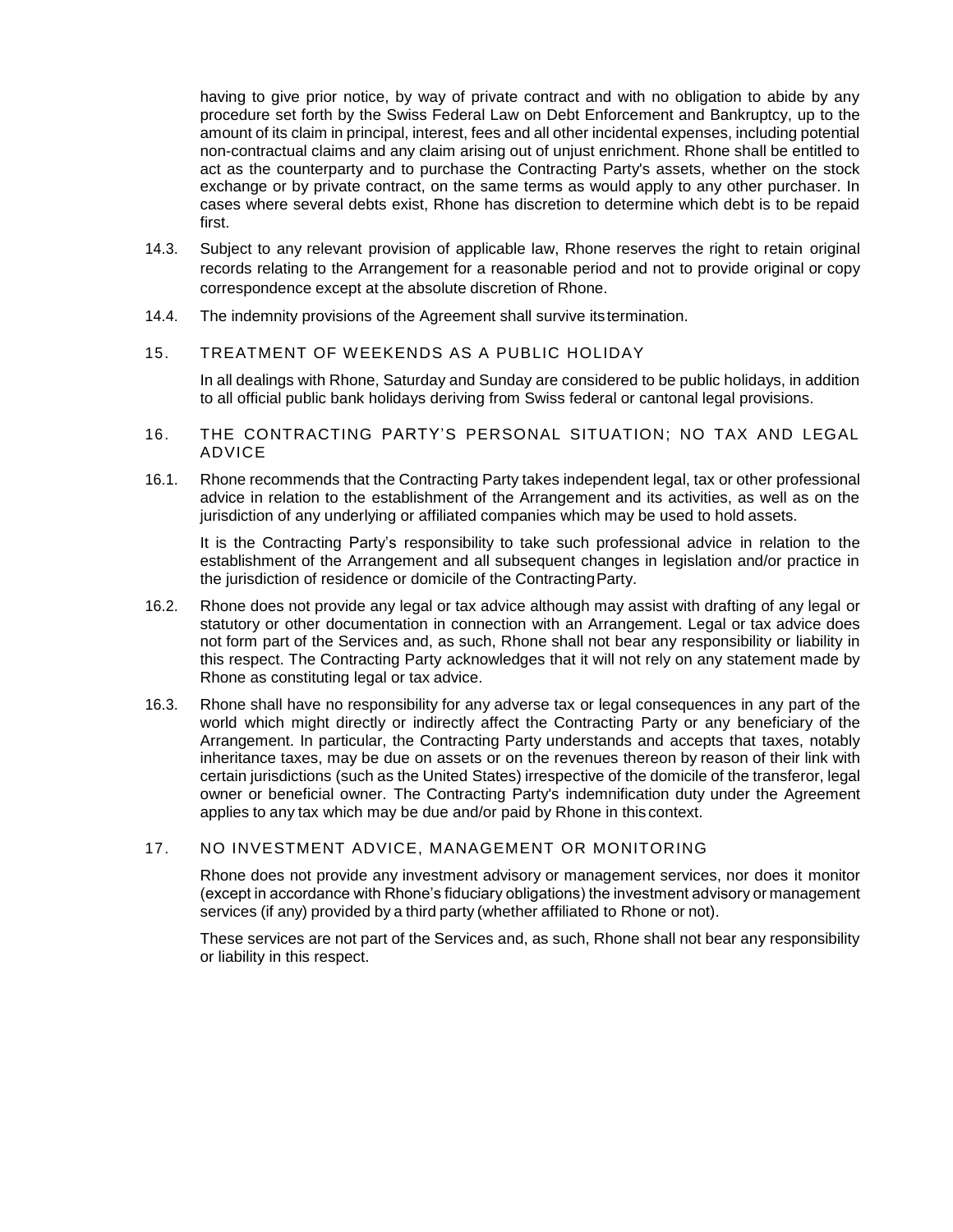## 18. DATA AND CONFIDENTIALITY

18.1. Rhone shall be authorised, using any appropriate technical means, to collect, record, hold and process the Contracting Party's personal data, to the extent that it considers such data useful or necessary for the due performance of Rhone's legal or contractual obligations. In this regard, Rhone shall comply, inter alia, with the provisions of the Swiss Data Protection Act, as may be amended from time to time, and the provisions of any other law applicable in relation to all personal data processed by Rhone.

The Contracting Party's rights of access and remedial action are governed, inter alia, by the abovementioned legislation.

- 18.2. Rhone is obliged to keep confidential any information relating to the relationship with the Contracting Party.
- 18.3. Notwithstanding clause 18.2:
- 18.4. Rhone may, in compliance with applicable laws or conventions or by order of a court of competent jurisdiction, disclose relevant information relating to the Contracting Party and/or the Arrangement which would otherwise be confidential as between Rhone and the Contracting Party (including without limitation the Contracting Party's identity and/or that of the beneficiaries, objects or the beneficial owner of a company administered by Rhone or the underlying assets of a trust, foundation or company);
- 18.5. Rhone is authorised to inform third parties of the Contracting Party's identity where deemed necessary for the proper performance of the Contracting Party's instructions or to defend its own legitimate interests and/or exercise its rights arising out of its relationship with the Contracting Party;
- 18.6. Rhone may disclose confidential information relating to the Contracting Party and/or the Arrangement (including, if required, information in relation to the beneficiaries and protector of the Arrangement ) where Rhone in the normal course of business is properly required to make such disclosures to any third party, such as an approved financial institution, legal or tax adviser, accountant, intermediary, or any person whose duty it is to enforce or ensure compliance with any applicable legal, tax or regulatory provisions;
- 18.7. Rhone may, in the normal course of business, share, exchange or disclose relevant information with other Rhone offices for the purposes of performing the Services;
- 18.8. when transferring funds from the Arrangement, Rhone may without further reference to the Contracting Party, disclose all information on the nature of the payment, the payee, or remitter, as may properly be required by relevant banking regulations; and
- 18.9. the Contracting Party is aware and agrees that his personal data or other confidential information relating to his affairs may be disclosed to a third party acting on Rhone's instructions in the event that some of its functions are outsourced pursuant to clause 13.

## 19. LIABILITY AND INDEMNIFICATION

- 19.1. Rhone shall not be liable to the Contracting Party for (i) anything done or omitted to be done by it with respect to the Arrangement or (ii) losses due to the acts or omissions of anyperson to whom Rhone has outsourced to or engaged under clause 13, except in the case of Rhone's own gross negligence.
- 19.2. In particular, Rhone shall not be liable for any loss or damage (except in the case of gross negligence on the part of Rhone) in respect of any investment manager, advisor, custodian, subcustodian or third party service provider appointed in good faith or for anything done or omitted to be done in conformity with any advice given or purporting to have been given by any investment manager, investment advisor, custodian, sub-custodian or third party service provider or for any fraud, fraudulent misrepresentation, misconduct or negligence committed by the investment manager, adviser, custodian, sub-custodian or third party service provider.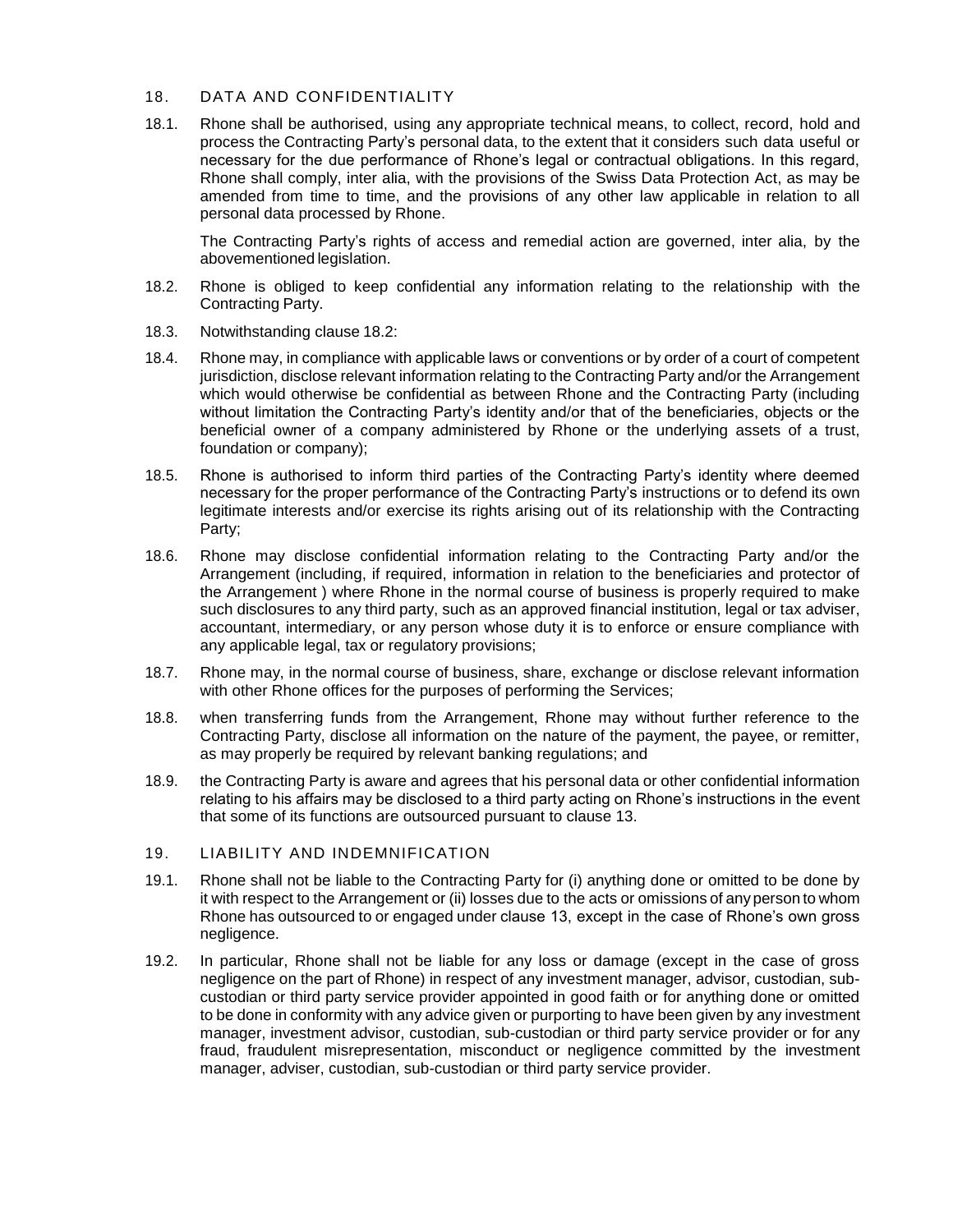- 19.3. The Contracting Party undertakes to hold harmless, release and indemnify Rhone (the "Indemnified Persons") from and against all liabilities, claims, costs, demands, losses, expenses, taxes, penalties, actions (including third party actions), harm or damage of any sort (the "Claims") which the Indemnified Persons may directly or indirectly incur in relation to any act or omission (including the execution and/or non- execution of an instruction from the Contracting Party with respect to the Arrangement), except in the case of gross negligence on the part of the indemnified Persons. The Contracting Party also undertakes to reimburse and/or pay to each of the Indemnified Persons, on first request, all out-of-pocket expenses and legal fees incurred or to be incurred by them in the event that legal proceedings are commenced in relation to any of the Claims. Each of the Indemnified Persons may personally claim under the indemnity contained in this clause.
- 19.4. Upon the retirement or removal of Rhone from its trusteeship of an Arrangement, Rhone will be entitled to and where appropriate the Contracting Party will procure an express indemnity from the continuing and/or new trustees in a form acceptable to Rhone against all liabilities whatsoever howsoever and whensoever arising for which Rhone may be or become liable as a trustee or former trustee of the fiduciary arrangement and Rhone may in its absolute discretion retain such investments, securities or other assets to meet such liabilities for such period as it deems necessary.
- 19.5. The terms of the Agreement and the liabilities of the Contracting Party hereunder, including but not limited to the liabilities under the indemnity provisions, shall be enforceable against the Contracting Party as well as the Contracting Party's successors, affiliates, officers, employees and agents.

## 20. SERVICE AGREEMENTS

Upon formation of the Arrangement or the transfer of the administration of the Arrangement to Rhone, Rhone and one or more entities forming part of the Arrangement may enter into service agreements in such form and on such terms as prescribed by Rhone from time to time, whereby the relevant entity requests Rhone to provide services to the entity on the terms specifiedtherein.

## 21. SPECIAL TERMS AND CONDITIONS

Some activities or matters maybe governed, in addition to these General Terms and Conditions,by special terms and conditions issued by Rhone from time totime.

## 22. NOTICES

Any notice or written statement to be given hereunder shall be served by personal service by a person to a person or by post or by fax addressed to the respective party or parties at the following addresses:

If to the Contracting Party:

To the address specified on the Rhone Client Acceptance Forms or, if applicable, to such different address as provided to Rhone in accordance with clause 7.7.

If to Rhone:

Rhone Trust and Fiduciary Services SA. 20 rue Adrien-Lachenal CH-1207 Geneva Switzerland Fax. No. +41 (22) 710 9101

Attention: The Managing Director

## 23. ASSIGNMENT

Pursuant to the terms hereof Rhone may assign its rights and obligations hereunder and under any applicable law without the prior written consent of the Contracting Party provided that thirty (30) days' written notice is given to the Contracting Party.